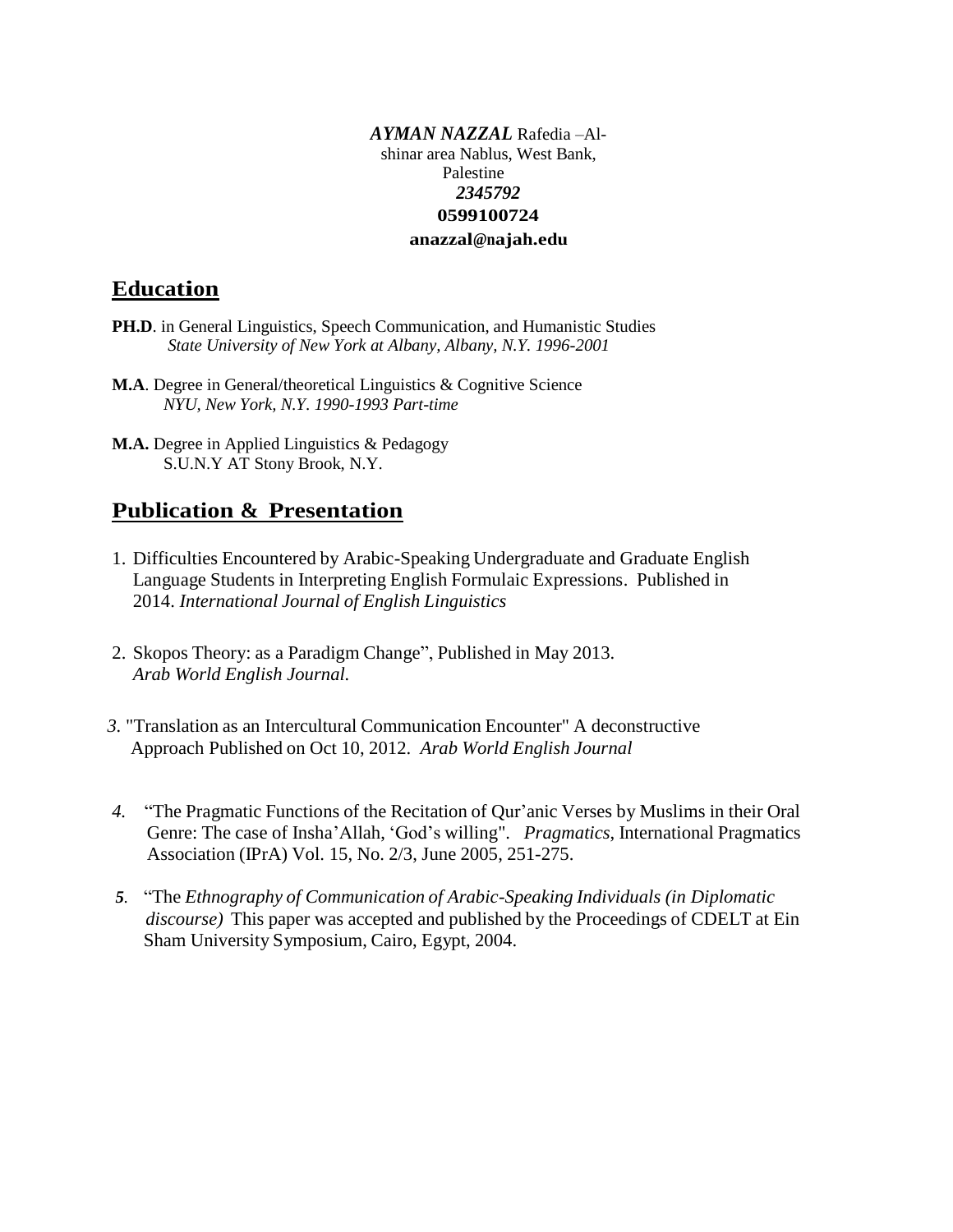## **Conferences :**

- 1. TV Conversational Violence as a Linguistic/ Communicative Resource Accepted by 6<sup>th</sup> International Conference Linguistics, Literature, and Translation at Irbid National University, 2010
- 2. *"The Role of Translation in Dialogue among Civilizations"* The proceedings of the *Conference on the Role of the Translator in Dialogue between Civilizations.* Palestine, Nablus: An-Najah National University, 2009.
- 3. Presentation on "Impediments to Interfaith Dialogue", Proceedings of the conference on the role of the translator in dialogue between civilizations .Palestine, Nablus: An-Najah National University, 2007.

## **ROFESSIONAL/BUSINESS EXPERIENCE**

*A licensed translator by the Ministry of Justice and in charge of administering and awarding the translator's license by the Ministry of Justice 2008-2009.*

## *Accomplished Translation Projects:*

*Translated a fifty-page investigative report for the Investigative Committee on the Goldstone report. 2009*

*Translated the University Academic Guide for both graduate and undergraduate programs primarily in social science and humanistic Studies. (500 pages)*

*COLLEGE OF PHYSICAL EDUACTION (30 pages) COLLEGE OF Fine Arts (150 pages) College of Art (120 pages) College of Media & Mass communication (30 pages) College of Honors (15 pages)*

# *E-learning Training:*

*Designed an e-learning course on linguistics for college students after receiving a one-year – training. I have done an e-learning course and have taught this particular course to college students of linguistics for one semester after receiving training by experts on e learning –a program supported and funded by the international bank. 2008*

## *Workshops:*

- 1. 18-hour-workshop on Business Communication: provided training to Graduate students, managers, and executives on enhancing their critical thinking communication skills. AMIDEAST Center in Nabulus. Spring 2008;
- 2. Provided workshops to faculty members on the construction of syllabi with great emphasis on the adoption of the constructivist approach and the incorporation of critical thinking aspects for an academic semester at Abu-Laughed Institute, at Birzeit University, spring 2005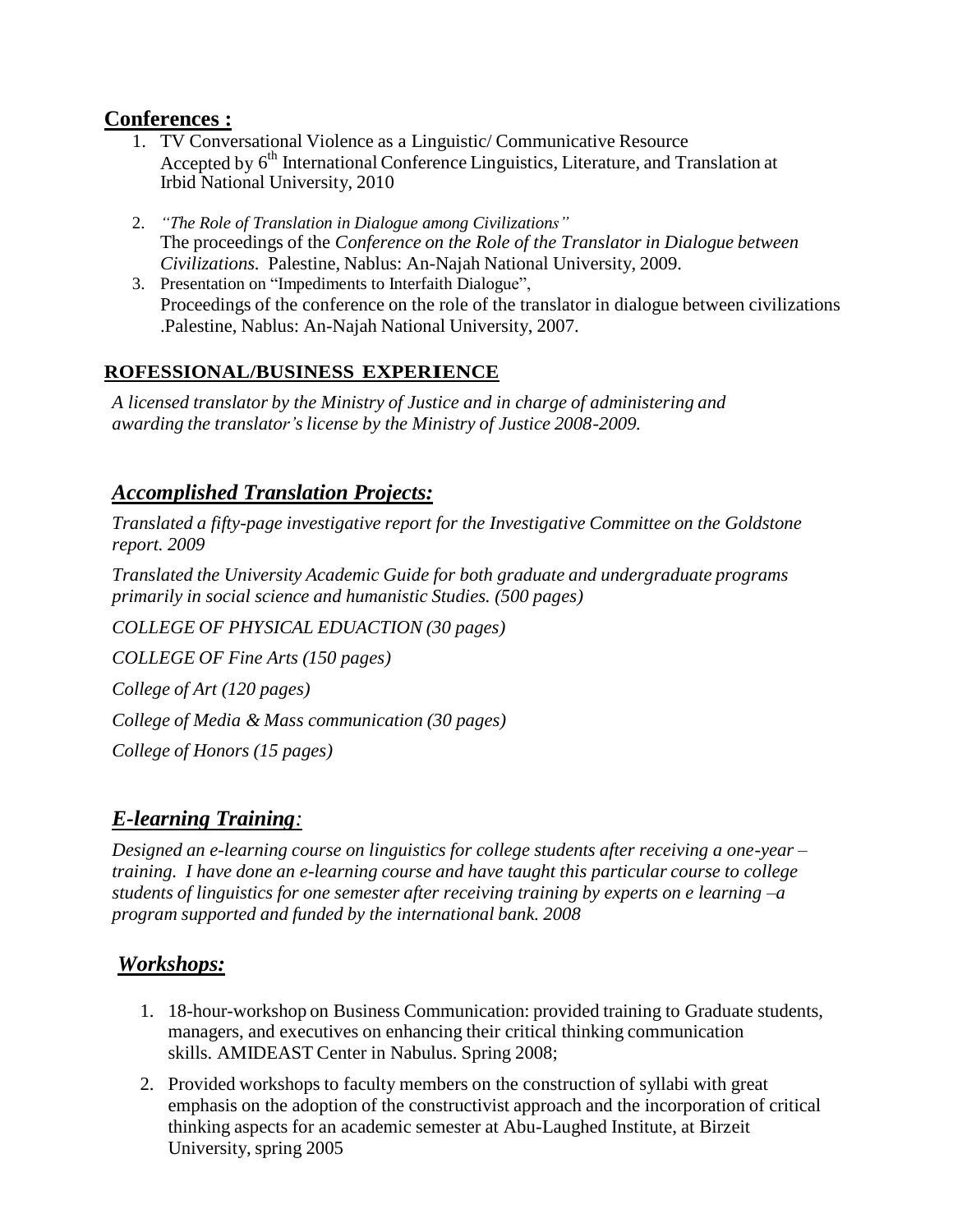### *Account Manager for Middle East operations at SEA*

### **Software Engineering of America, Lake Success, New York**

Detailed tasks assigned: Duties included administration of international accounts:

Negotiating, drafting, translating, and interpreting international contracts; laying out a communication strategy; coordinating between concerned parties; selecting mechanisms for emerging contingencies.

**Outstanding Project:** Traveled to Jeddah, Saudi Arabia to represent Software Engineering of America in a bid for the Ministry of Defense International Airways Project. 1986-1988 Construct & implement public relation policies;

Setting up annual schedules & timetables suitable for the academic calendar, 2000- to-Dec 2002

- *10.* "The Pragmatic Functions of the Recitation of Qur'anic Verses by Muslims in their Oral Genre: The case of Insha'Allah, 'God's willing". *Pragmatics*, International Pragmatics Association (IPrA) Vol. 15, No. 2/3, June 2005, 251-275.
- *11.* "The *Ethnography of Communication of Arabic-Speaking Individuals (in Diplomatic discourse)*

### *Community Service: Palestinian Transparency Organization: Ram Allah*

As a an active member of its board, I have Worked for several years on various projects for this non-profit organization to help and assist in awareness-raising and the adherence and application of good-governing human rights laws and regulations. 2004-2006

Outstanding Teaching Award sponsored by the *International Communication Association 2002* Graduate Lectureship from the *Department of Communication of the University at Albany 1996-2001 Berlitz's International* Award for Excellence in Teaching 1989

### **M.A. Thesis Supervision:**

- 1. Khanfar, Anas. (2013) The translation of puns: Unpublished thesis. An-Najah National University, Nablus, West Bank, Palestine.
- 2. Omar Abdel-Hadi .(2015) Analysis of Political Language and Translation: A Case Study of Obama's Two Political Speeches (in Cairo 2009 and in Jerusalem 2013) Hebron, West Bank, Palestine.
- 3. Alkhateeb, Saan'. (2009) The Speech Act of Thanking as a compliment response as used by the Arab speakers of English- a comparative intercultural study. Unpublished thesis. An-Najah National University, Nablus, West Bank, Palestine.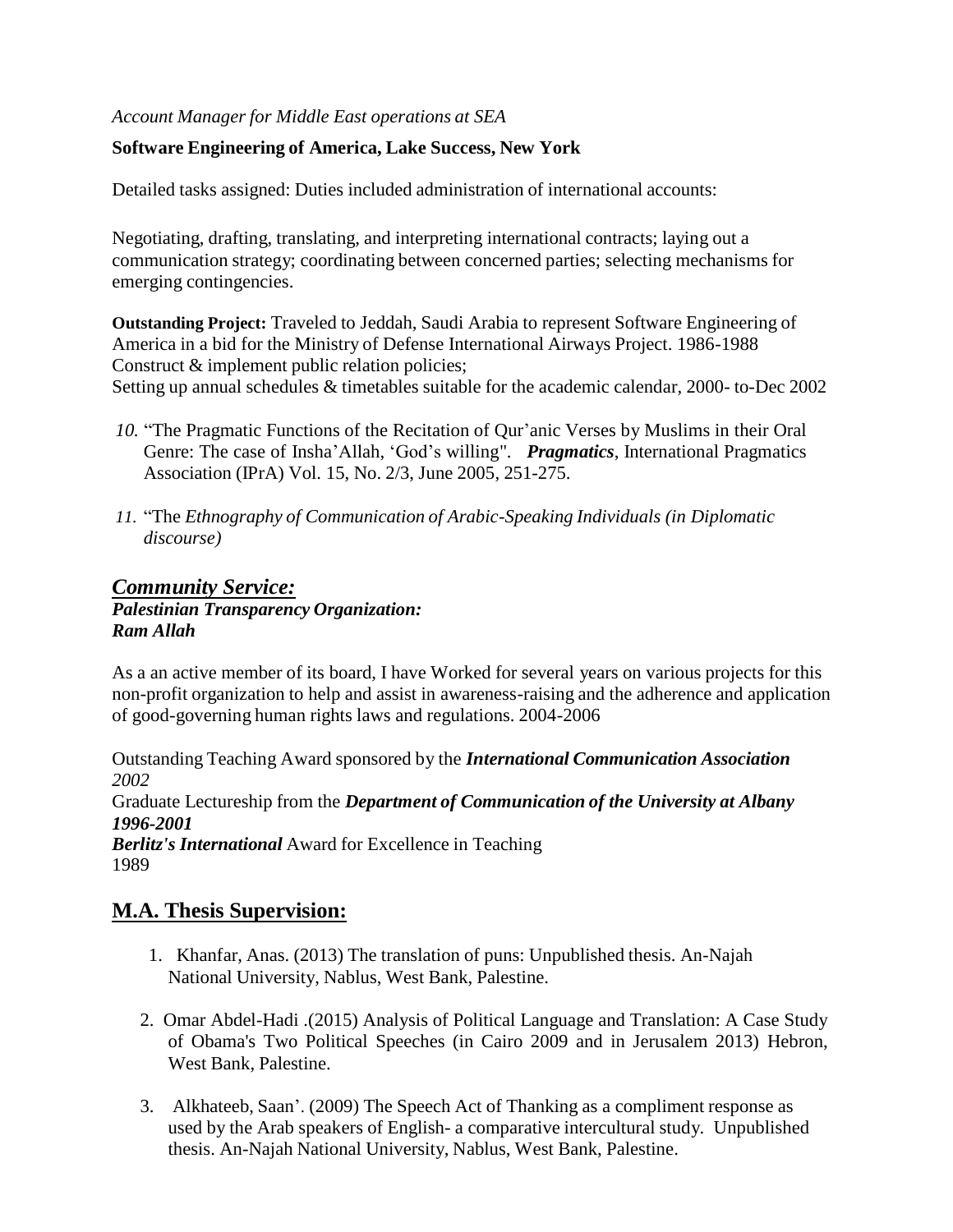4. Namura, Muna. (2011). Learners' attitudes towards using training-based vocabulary learning strategies: The Palestinian context. Unpublished thesis. Hebron University, Hebron, West Bank, Palestine.

## **ACADEMIC EXPERIENCE**

An-Najah National University

### *Director, Center for American Studies 2010 to present time*

Some major responsibilities:

Setting up and hosting dialogue between American diplomats & scholars with Arab counterparts; setting up programs for constructive dialogue and understanding between Arab and American cultures; exposing & providing college students with the necessary skills for the enhancement of their critical thinking and constructive dialogue in English language with some exposure to American culture.

### *Chair, Dept of Humanistic Studies at the college of Graduate Studies Coordinator of the M.A. program in Applied Linguistics & Translation*

Major Responsibilities In charge of more than 15 graduate programs in humanistic studies and social science Monitoring the implementation of a more than 15 graduate programs Sept, 2009- to Sept 2010.

*Chair, Dept of English language & literature Coordinator of the M.A., Program in Applied Linguistics & Translation, August 2007-August, 2008*

Some major responsibilities include: Designing & planning departmental schedules; Setting up departmental committees for multi-faceted purposes; Laying out a set of plans for any emerging contingency; Monitoring the implementation of academic policies; Coordinating multi-faceted operation between faculty members & the administration; Setting up meeting & workshop for the implementation of academic policies Advising students & Teaching under & graduate courses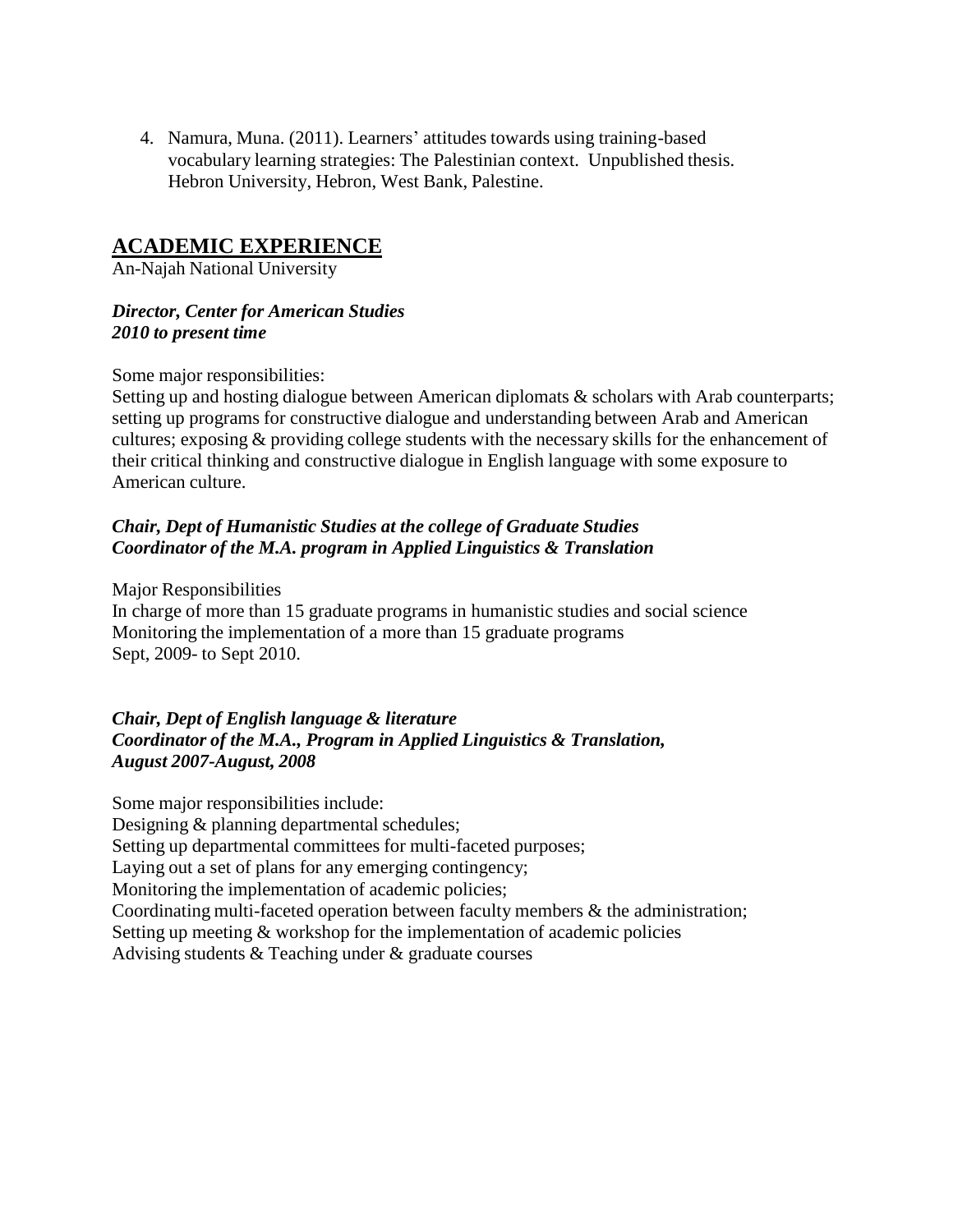### *An-najah National University: Director of the Language Center*

*Assistant Professor: Linguistics, Speech Communication, Rhetoric, and Critical Thinking*

Some major responsibilities include: Overseeing the implementation of teaching plans for more than thirty faculty members; Monitoring the performance of three major exams given through the academic semester for more than five thousands students; Holding monthly meeting and providing academic & pedagogical tips on language teaching to the teaching staff at the LC, 2005- 2007;

Providing strategic actions for emerging contingencies.

### *Assistant Professor: Linguistics, Argumentation & Debates, Rhetoric & Speech Communication*

### *Birzeit University*

Taught courses in Linguistics, Writing, Research Methods, Translation, Sociolinguistics, Intercultural Communication, Argumentation & Debate and Critical Thinking to both graduate and under-graduate college students primarily juniors and seniors. 2003-2005

*Lecturer: Communication & Linguistics*

#### **University at Albany, Albany, New York**

Taught courses in Speech Composition & Public Speaking, Argumentative Methods, Argumentation & Debate, Intercultural Communication, the Ethnography of Communication, and Applied Linguistics to undergraduate students primarily juniors and seniors. Fall of 1996-to Dec 2002

#### *Assistant Director: English Language Institute*

#### **Long Island University, Greenville, New York**

Provided pedagogical workshops and training to teachers to become pedagogically effective ESL teachers. 1988-1990

#### *Lecturer: Applied Linguistics*

### **Adelphi University, Garden City, New York**

Taught undergraduate students primarily freshman advanced Grammar and composition. 1990-1996.

ESL Instructor: Applied linguistics